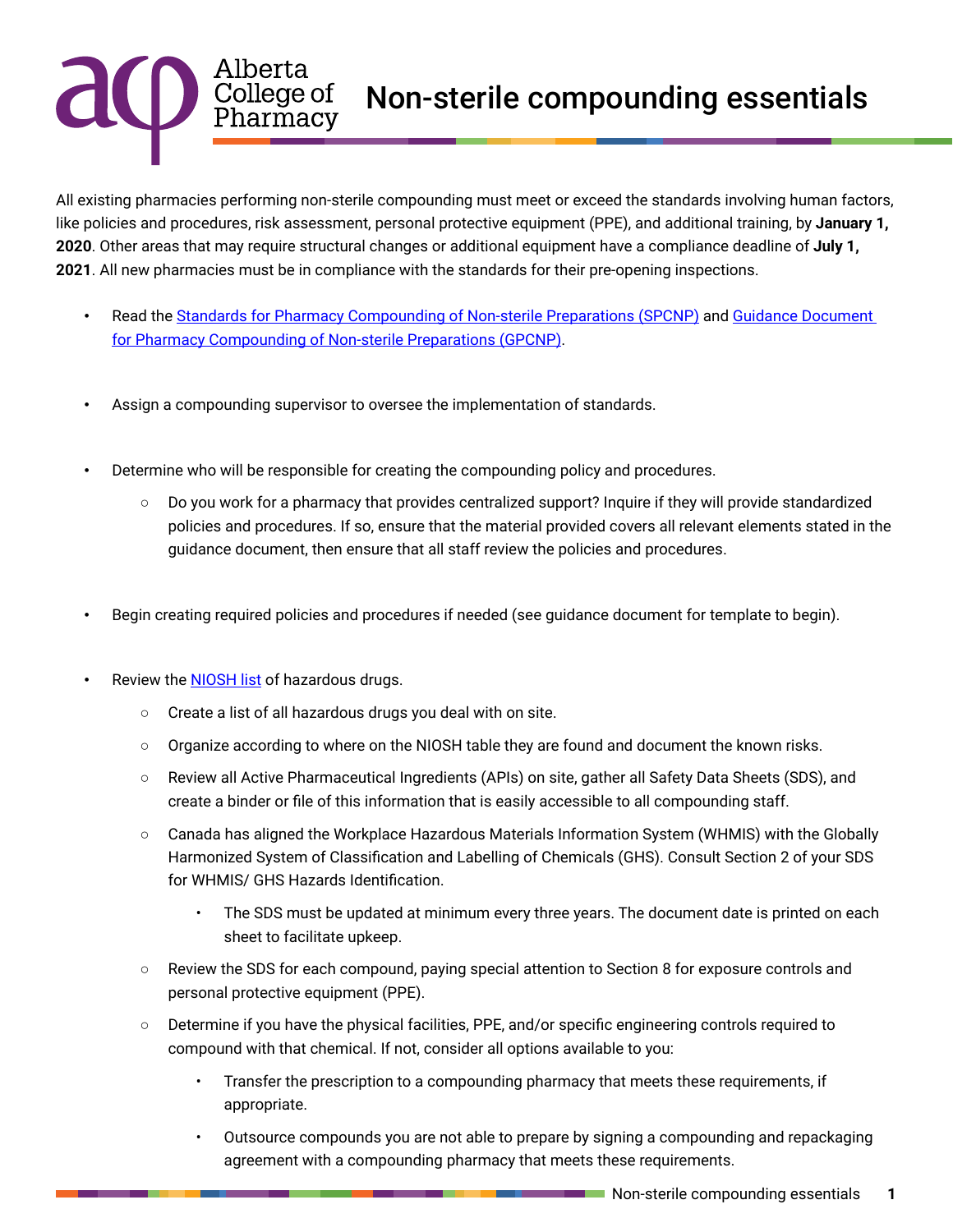- Consider a renovation to include the required engineering controls. You must inform ACP's registration department of your intent to renovate.
- Collaborate with the prescriber to determine if an alternative product would be appropriate.
- Create a list of required PPE you will need to have on hand and begin sourcing this equipment.
- Begin reviewing and updating all Master Formulation Sheets.
	- Assess risk for each compound and assign Risk Level A, B, or C.
	- Assess risk for each compound using Section 2 of the SDS and NIOSH tables. Assign Risk Level A, B, or C to each compound.
		- See Diagram 1 in the guidance document to help determine risk level.
		- When there is any uncertainty as to the level of risk, then the higher standard must always be adhered to.
- Update the master formulation sheet with all required information (GPCNP 6.2). Ensure that the following elements are included:
	- The source of original formula and that the formula is current.
	- Your risk assessment (Level A, B, or C) and risk mitigation strategies.
	- The required equipment, instruments, and materials, including PPE and engineering controls needed as per the SDS.
	- The compounding method.
	- The packaging requirements and storage.
	- A Beyond-Use Date (BUD) assigned based on stability studies. In the absence of stability data, maximum BUDs recommended for non-sterile compounded preparations that are packaged in air-tight, light resistant containers and stored at controlled room temperatures (refer to GPCNP Table 4).
		- Request stability studies from the formula source if you intend to assign BUDs greater than the maximum recommended.
	- The date the formula was revised and by whom.
		- Start with your most common compounds. If you no longer use a formula, deactivate the drug file. However, when considering changing any computer record, be aware of what might happen to existing records (e.g., prescriptions with that compound or linked to the drug file).
- Develop a training and skills assessment program for all compounding personnel (GPCNP 5.2.1).
- Ensure that all personnel involved in cleaning are appropriately trained (GPCNP 5.2.2), all equipment and facilities are cleaned regularly, and a log is kept.